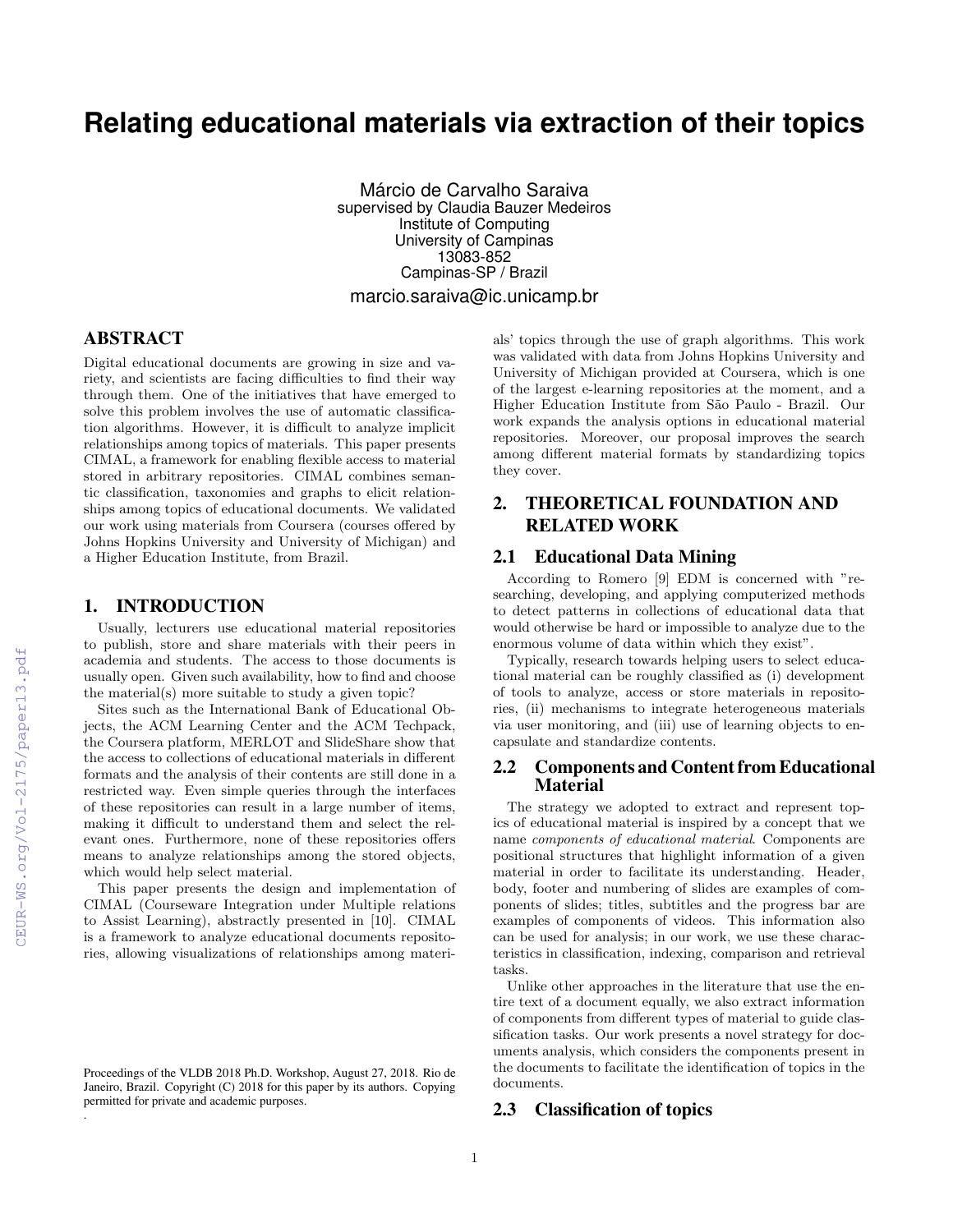To classify educational materials, we use a technique called Explicit Semantic Analysis. In natural language processing and information retrieval, According to Egozi et al. [4], Explicit Semantic Analysis (ESA) is semantic representation of text (entire documents or individual words) that uses a document corpus as a knowledge base.

## 2.4 Recognition of relationships

According to Jiang et al. [5], extraction of relations is the task of detecting and characterizing the semantic relations between entities in texts. They affirm that current state-ofthe-art methods use carefully designed features or kernels and standard classification to solve this problem.

Mining of metadata (e.g., number of accesses to data or identification of entities in the documentation of objects) is often used to derive relationships among data, such as the work of Pereira[8]. Relationships of educational materials are viewed as the connections or associations among materials considering educational aspects, such as the association on the contents or connection of lecturers schedules [7].

Another approach to recognize relationships is to use external taxonomies ([6]) or to build an architecture with hierarchies to organize objects in levels, so that these relationships among the objects become the relationships between the levels  $([12])$ .

#### 2.5 Analysis using graph databases

We can characterize a graph database through its data model that differentiates it from traditional relational databases [1]. A data model is a set of conceptual tools to manage and represent data, consisting of three components [3] : 1) data structure types, 2) collection of operators or inferencing rules, and 3) a collection of general integrity rules. Data in a graph database are stored and represented as nodes, edges, and properties.

Each graph database management system has its own specialized graph query language, and there are many graph models. For example, many graph databases based on Resource Description Framework (RDF) use SPARQL (SPARQL Protocol and RDF Query Language), but Neo4J, a graph database widely used in research, uses the Cypher language. Finally, integrity rules in a graph database are based on its graph constraints.

Several researchers have adopted graph representations and graph database systems as a computational means to deal with situations where relationships are first-class citizens (e.g. [2]). They interpret scientific data using concepts of linked data, interactions with other data and topological properties about data organization.

## 3. THE CIMAL'S ARCHITECTURE

CIMAL's architecture is a novel design to support the analysis of relationships among educational material based on their implicit topics. This architecture combines multiple algorithms for content extraction and classification of topics given a suite of educational material repositories.

Figure 1 presents an overview of our architecture, which comprises three layers. The Persistence Layer is composed by six repositories: Local Courseware, Components and Contents, Representations, Enriched Taxonomy, Classification and Relations. The Preprocessing Layer prepares data from educational material for subsequent search. The latter provides all the services needed to look for materials using graph algorithms. These services can be accessed through the User Interface by lecturers and students.

The first step is to set up the repositories (actions represented by arrows with letters 'a' and 'b') before users can perform a search (arrows with letter 'c') . Preprocessing starts when the Courseware Crawler imports such materials from external resources (1a) and stores them in a Local Courseware Repository (2a). Next, the Components and Contents Collector extracts texts and the position of these texts from the materials in the Local Courseware Repository (3a). Extracted data are stored in the Components and Contents Repository (4a). Next, the Intermediate Graph Representation Builder creates a graph representation for each material from the repositories via the components and contents stored by the previous step (5a). These representations are stored in the Representations Repository (6a).

In parallel, the Combiner, also proposed in our research, imports an external taxonomy from a Taxonomy Repository, and a set of external expert texts from Domain textual documents Repository (1a). These data are unified in an Enhanced Taxonomy, in which each concept of the taxonomy has a reference to a text by experts, and stored in the Enriched Taxonomy Repository (1b).

Once representations and enriched taxonomy repositories are created, the Classifier is ready to define the topics covered in each of the materials (2b,3b,7a). This information is then stored in the Classification Repository (8a).

Lastly, the Relationships Analyzer looks for prespecified relationships among the items and their topics in the Classification Repository (9a), creating the Relations Repository (10a).

All preprocessing steps must be performed every time we add educational material, taxonomy or texts from a domain textual base.

After such preprocessing, lecturers and students can run queries through the Interface Layer (1c). It redirects the query to the Graph Engine and the Search Engine (2c). The latter accesses the Relations Repository (3c) to find relevant educational materials that are related to the user query.

## 4. IMPLEMENTATION

The CIMAL software is the first implementation of the architecture described in Section 3. We have developed the components of Interface and Preprocessing Layer using JAVA code, our texts come from Wikipedia, the taxonomy from ACM Computing Classification System, and methods of Apache Lucene, a high-performance full-featured text search engine library.

Since CIMAL uses graphs to perform relationships analysis, the Persistence Layer stores all data in a database with native support for graphs (Neo4j). With this approach, we are able to use already established technologies and solutions for processing graphs. We chose the Neo4j database system because it is the most popular graph database in big companies (e.g. eBay and Wallmart) and in research, according to the Db-Engines site, an initiative to collect and present information on 341 database management systems.

Our main implementation is divided in four steps: (Step A) Extraction of elements of interest; (Step B) Intermediate Representation Instantiation – based on the schema defined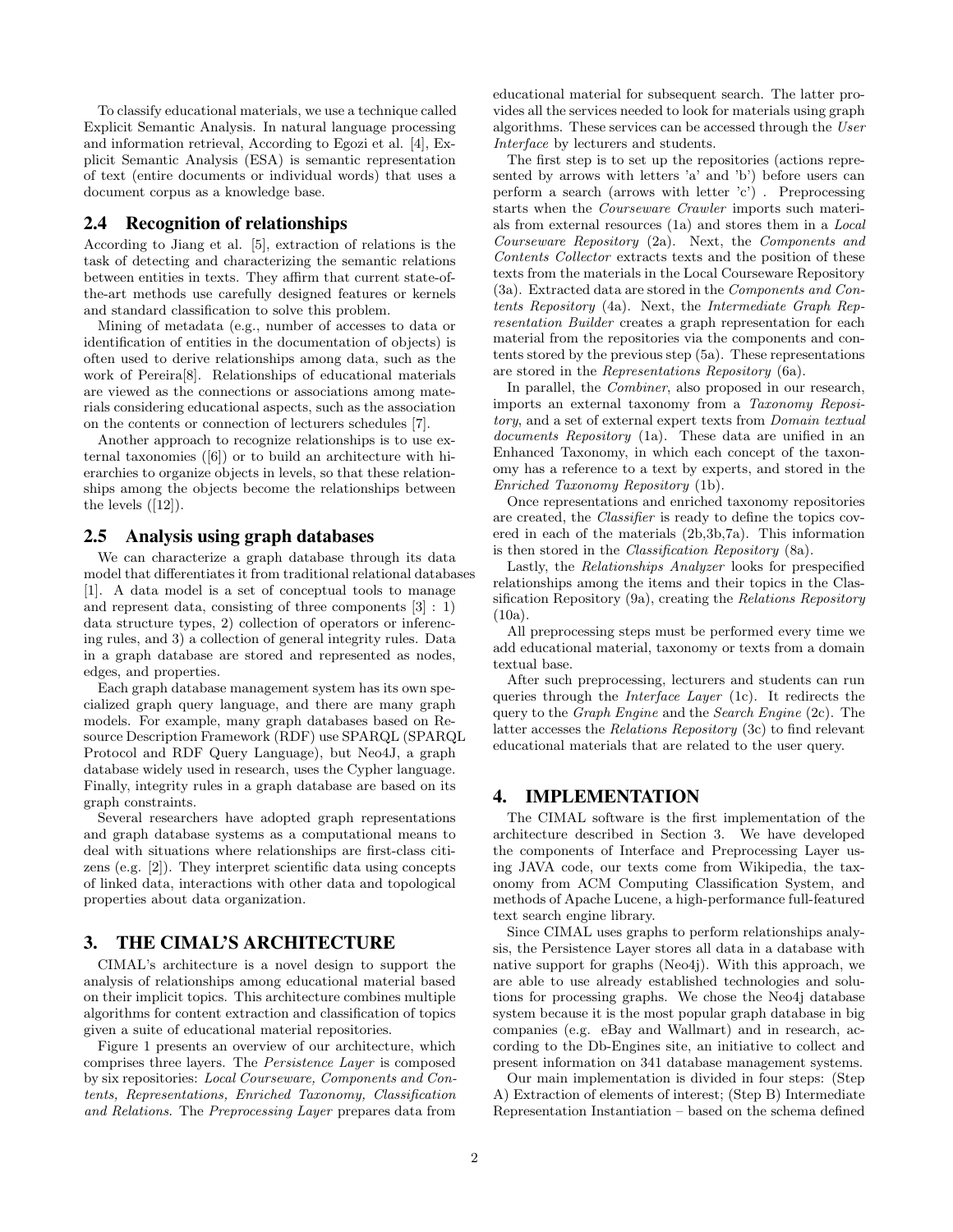

Figure 1: System Architecture for Analysis of Relationships among Educational Material Contents.

in our research; (Step C) Intermediate Representation Analysis; (Step D) Interaction with users.

## 4.1 Step A - Extraction of elements of interest

At Step A, the Components and Contents Collector extracts components from material based on a Java Framework called DDEx and several APIs for document handling. It scans educational material based on a set of positional rules defined by users and identifies the desired components. Each identified component is encapsulated in a standard representation and forwarded to Step B.

The texts from header and body, and number of slides were extracted automatically using DDEX as components of each slide. In addition, the texts present on the body of slides were also extracted. Through the subtitle file, available for each of the videos, the texts and the time stamps of each of the lecturers' statements were extracted.

#### 4.2 Step B - Intermediate Representation Instantiation

Step B creates the Intermediate Graph Representation and stores this representation in a repository. The use of this representation enables the manipulation of parts of educational material without interfering with the material themselves.

The components and contents of a material are transformed into a graph where the nodes represent the elements of interest that are used in our work. These elements differ according to the kind of material, for example in a video we would like to extract the subtitles and in a slide we extract sections.

## 4.3 Step C - Intermediate Representation Analysis

Step C has three software modules we implemented: The first module ("Combiner" tool) is concerned with creation and storage of an enriched taxonomy. The second (Classifier

tool) recognizes the topics of each Intermediate Representation according to the taxonomy and creates a document about the "Classification of Representations". In our studies, we defined that the words present in the components of the slides or that are among the five most repeated in videos subtitles should be 3 times more important in the classification than the words in the rest of the documents. The third module (Relationship Analyzer tool) concerns the production of information about relations, based on the "Classification of Representations".

The Combiner tool adds one page of Wikipedia to each node of the Taxonomy, thus producing an Enriched Taxonomy. Next, the Classifier tool calculates the similarity of each text of Intermediate Graph Representation (related a each educational material) for each pages of the Enriched Taxonomy.

### 4.4 Step D - Interaction with users

At last, in Step D users can perform queries to find relevant content. Here we implemented in Java programs and 2graph the Interface layer tools. 2graph is a java-based API to perform Extract, Transform and Load (ETL) resources to graph structures/databases, to handle the information produced by CIMAL and interact with users.

## 5. RESEARCH CHALLENGES

To achieve the objective of this research the following obstacles have been faced:

1) Although widespread, the idea of sharing teaching materials still faces resistance from lecturers. In order to perform classification tests and also to verify relationships between the topics, it is necessary to find different materials but with similar approaches to explain topics. The solution found was to use materials from the same repository (Coursera) and from the Computing area, in which the idea of electronic sharing is more popular.